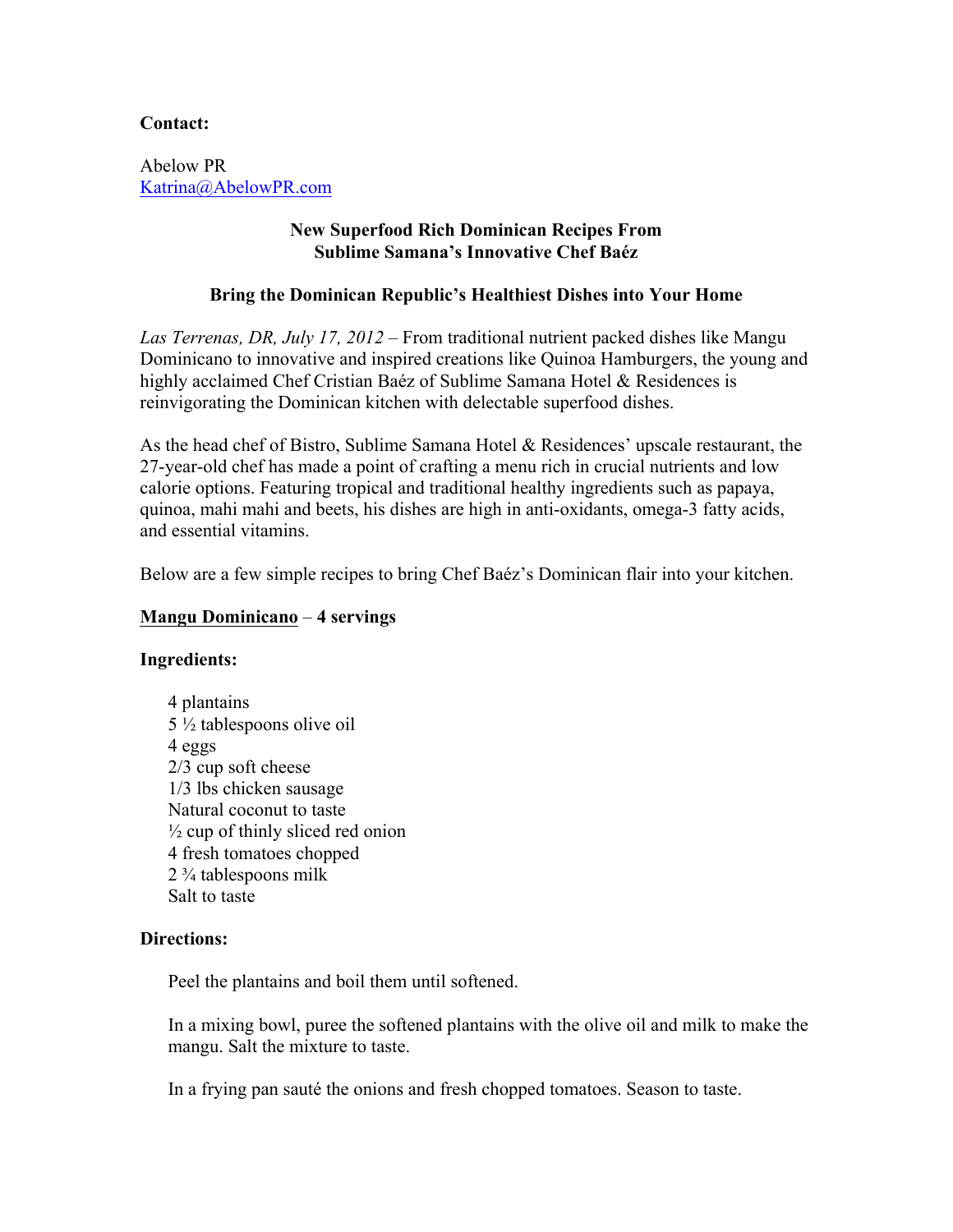Slice the sausage and cheese so that they are  $\frac{1}{4}$  inch thick. In a very hot pan, sauté the cheese and sausage until the sausage is cooked through and the cheese is golden in color.

With a little bit of olive oil, panfry the eggs.

Place the onion and tomato mixture over the plantain puree. The egg, sausage and cheese can be plated alongside the mangu.

### **Quinoa Hamburger – 3 servings**

### **Ingredients:**

1 ¼ cups cooked quinoa 1 egg 3 tablespoons herbs de Provence  $\frac{1}{2}$  cup mashed potatoes 3 tablespoons olive oil Celery salt to taste 1 organic white onion diced

#### **Directions:**

Finely chop the onion and sautee with a little olive oil and the herbs de Provence.

Mix all of the ingredients in a large bowl until a homogeneous paste is made.

Make small balls of the paste, flatten them slightly using your palm, and sauté them in a very hot pan so the quinoa caramelizes.

Serve over your favorite fresh bread or salad.

## **Mahi Mahi with Coral Lentil, Edamame and Beets Salad – 2 Servings**

#### **Ingredients:**

1 lb. mahi mahi  $\frac{1}{2}$  cup coral lentils 1/8 cup brown lentils 2 tablespoons cumin 2 oranges  $\frac{1}{4}$  cup edamame  $\frac{1}{4}$  cup beets 2 tablespoons olive oil Sea salt to taste